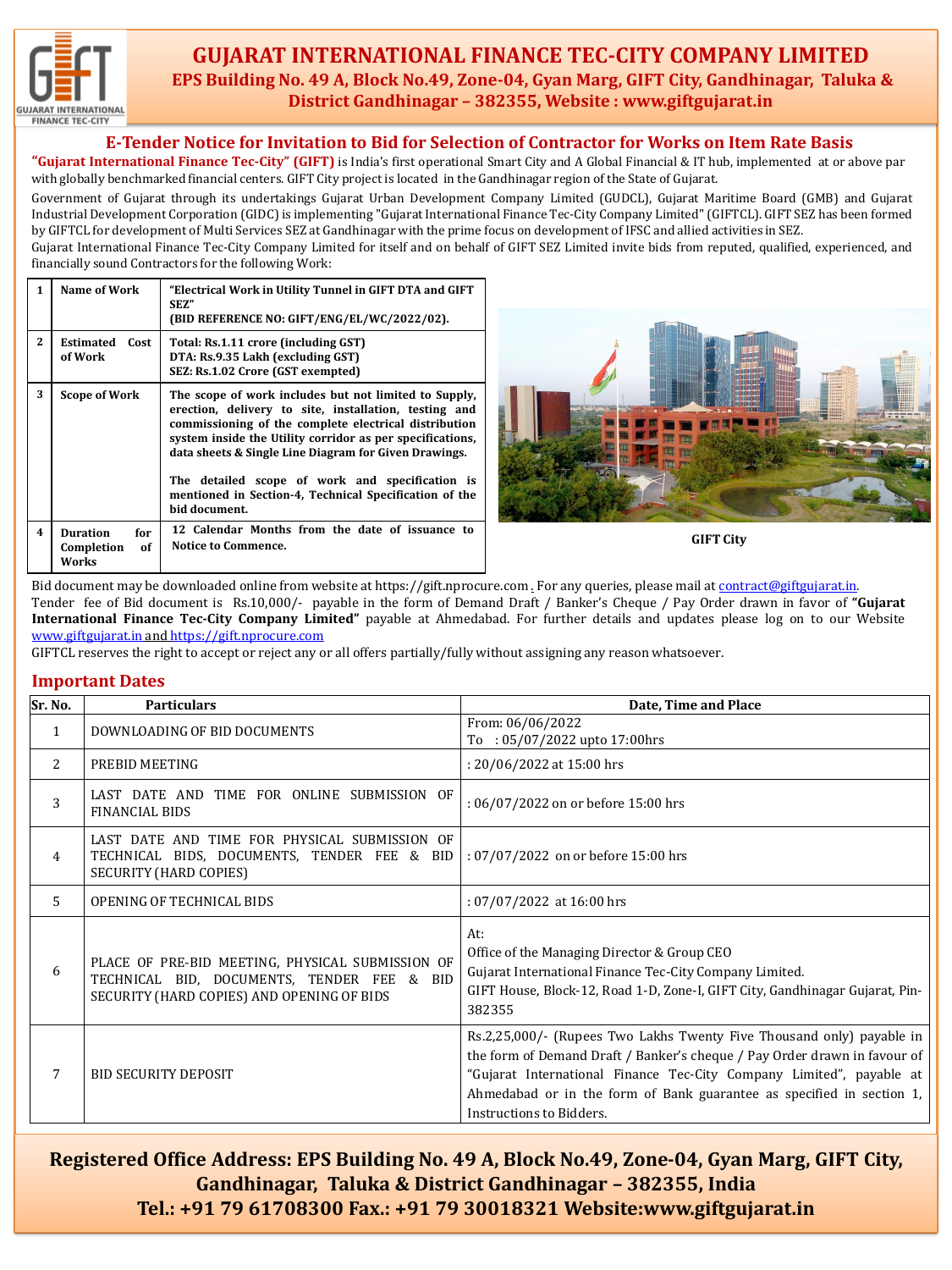

**GUJARAT INTERNATIONAL FINANCE TEC-CITY COMPANY LIMITED EPS Building No. 49 A, Block No.49, Zone-04, Gyan Marg, GIFT City, Gandhinagar, Taluka & District Gandhinagar – 382355, Website : www.giftgujarat.in**

## • **Eligibility For Submission Of Bids**

- 1. The Bidder may be a company, partnership firm, limited liability partnership (LLP), sole proprietorship firm or any other legal entity validly incorporated and/or registered under the laws of India and is competent to Contract.
- 2. The Bidder would have to submit their PF and GST registration certificate along with Technical bid, in absence of which their bid will be treated nonresponsive.
- 3. Bidders shall provide evidence of their eligibility to the satisfaction of the Employer.
- 4. The bidder shall not be allowed to form the consortium nor to appoint any sub-Contractor.

# • **Minimum Qualification of the Bidder**

- 1. The Bidder must be a well-established Engineering Contractor having experience in similar scope of works. The bidder should possess and be able to deploy all the machinery/ equipment necessary for the timely completion of the Works and shall augment the same if considered necessary by the Engineer to achieve the targeted progress of the works at no additional cost to the Employer.
- 2. To get qualified for being considered for award of the Contract, bidders shall provide evidence, satisfactory to the Employer, of their capability and adequacy of resources to carry out and execute the Contract effectively. All bidders shall include the following information and documents with their bids:
- (a) Bidders should meet the following minimum qualification cum eligibility criteria on a pass or fail basis:

#### **I. Financial Eligibility Criteria**

Bidder should have

- i. Achieved in preceding 3 (three) consecutive financial years (ending on 31st March 2021), average annual financial turnover of (of all classes of supply & Electrical Engineering works only) not less than **Rs.2.23 Crore.**
- ii. liquid assets and/ or credit facilities of not less than **Rs.22.33 Lakhs** (credit lines/ letter of credit support from bank to be enclosed)
- iii. The profit before tax for any 3 years out of last 5 consecutive financial year should be positive
- iv. Net worth (NW) for each of the 3 (three) consecutive financial years ending on 31st March 2021 should be more than **Rs.11.16 Lakhs**. Net worth (NW) = Share Capital + Reserves and Surplus – Miscellaneous Expenditure – Revaluation Reserves, if any.
- v. Minimum Bid Capacity of **Rs.1.11 Crore**

### **II. Technical Eligibility Criteria (Bidder shall submit the following technical information documents along with technical Bid)**

The bidder in the preceding three years (up to the date of Bid Notification) shall have successfully executed & completed Electrical wiring or cabling work for metro lines or Airport utility trenches or basements of building or tunnels or substation amounting of Rs. 2.28 Crores, out of which the bidders should have substantially completed at least one project of Electrical wiring or cabling work for metro lines or Airport utility trenches or basements of building or tunnels or substation amounting Rs. 0.85 Crore. The work shall include electrical wiring or cabling and LT distribution panels.

**Registered Office Address: EPS Building No. 49 A, Block No.49, Zone-04, Gyan Marg, GIFT City, Gandhinagar, Taluka & District Gandhinagar – 382355, India Tel.: +91 79 61708300 Fax.: +91 79 30018321 Website:www.giftgujarat.in**